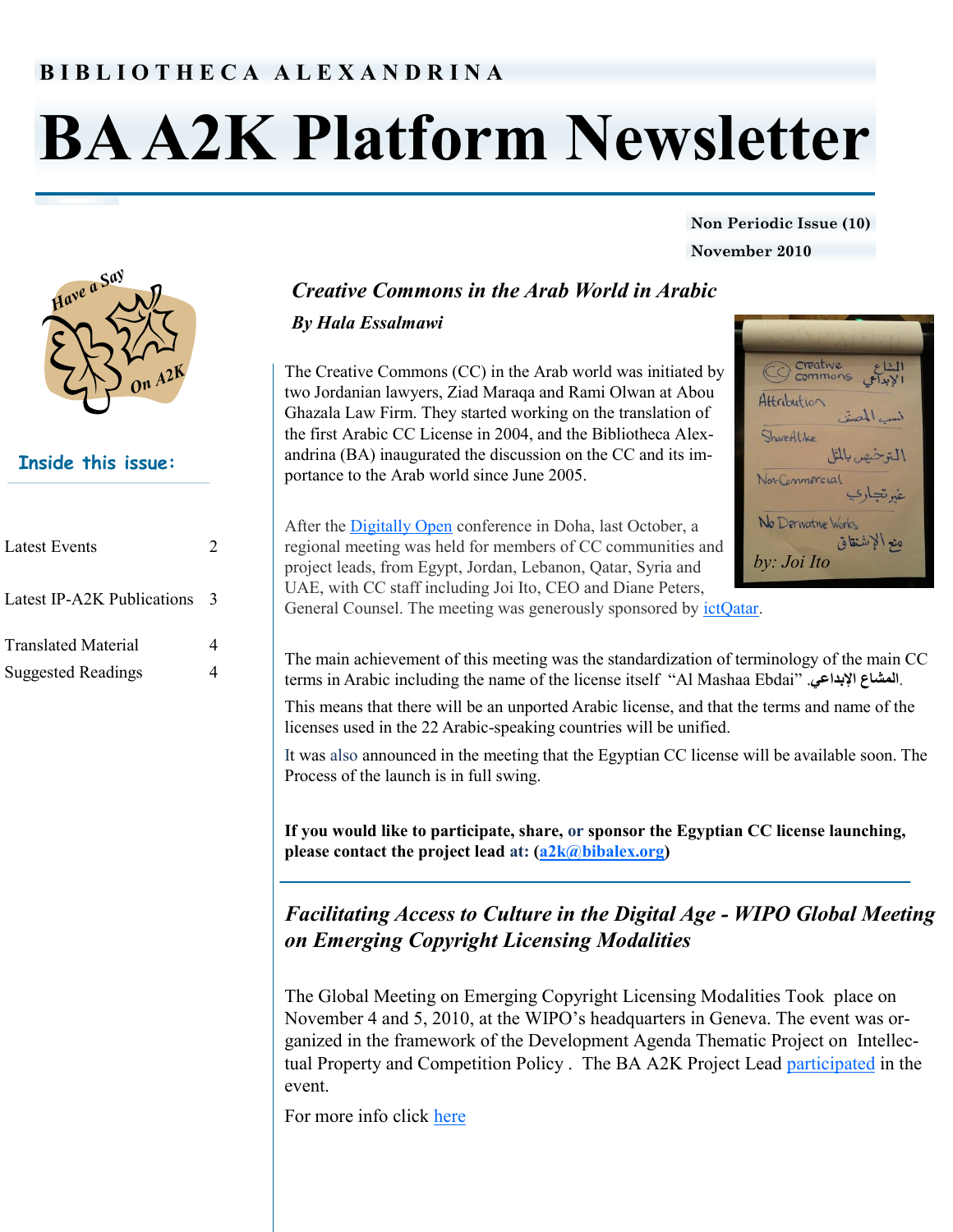# **Latest Events**

# **[Guidelines for Researchers Workshop](http://www.bibalex.org/a2k/attachments/BAEvents/Center%20for%20Special%20Studies%20and%20Programs,%20Events_2.mht)**

27 September 2010 - 30 September 2010

In cooperation with TWAS-ARO, DAAD, Elsevier, the Bibliotheca Alexandrina Legal Department; the Center for Special Studies and Programs (CSSP) has organized a workshop focused on three main topics: Proposal Writing and Research Promotion, Author Skills and Publishing, and Intellectual Property Rights. The IPR sessions gave a general introduction about IP laws with more details about patent and copyright. The participants had the chance to discuss the relation between IP and development, patent and research, and the exceptions and limitations to copyright. In addition the worked on some study cases in the mentioned topics beside open access, Creative Commons and free and open software.

"Intellectual Property rights [became an element of the](http://www.bibalex.org/CSSP/Presentations/Attachments/IP An Incentive or Barrier/play.htm)  New World Trade system"



["The balance of IP protection is lean](http://www.bibalex.org/CSSP/Presentations/Attachments/IP Definitions/play.htm)ing more in favor of IPRs holders at the expense of public interest. This [mus](http://www.bibalex.org/CSSP/Speakers/SpeakersDetails.aspx?ID=178)t be urgently addressed in order to achieve the genuine objectives of IPRs protection."

"With due respect to our international obligations and national copyright laws, it is our role to dream, seek, ask [and work for an intellectual property system that provides](http://www.bibalex.org/CSSP/Presentations/Attachments/Options and alternatives to Access and Disseminate Knowledge/play.htm)  proper balance between the rights of right holders and the [rights](http://www.bibalex.org/CSSP/Speakers/SpeakersDetails.aspx?ID=179) of society to access, use and disseminate knowledge which in turn promotes innovation and creativity"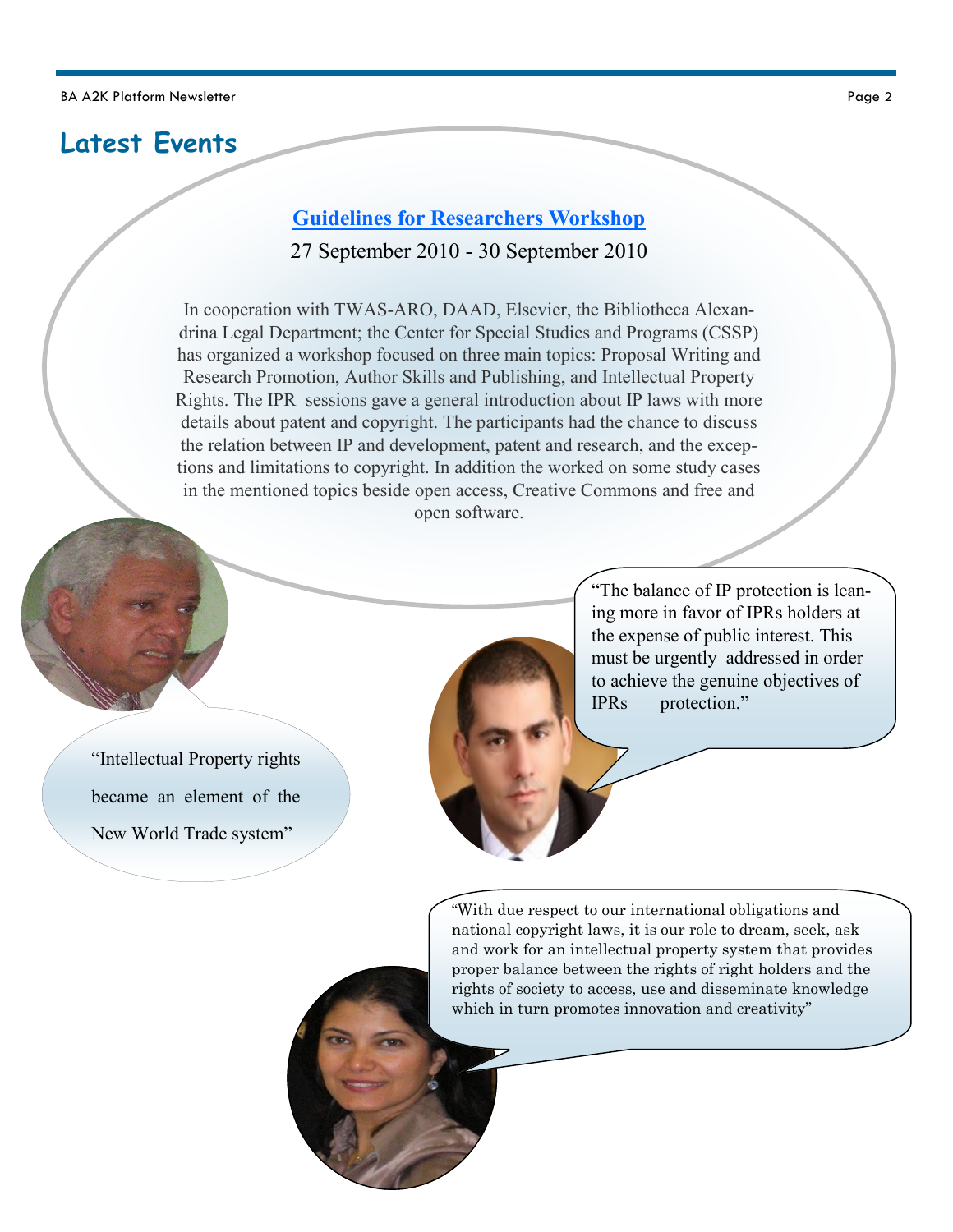BA A2K Platform Newsletter

# **Access to Knowledge in the Age of Intellectual Property**

#### **By Gaëlle Krikorian and Amy Kapczynski**

Since their emergence on the international scene, developing countries have sought to reform and adapt global rules regulating the generation and dissemination of knowledge to take into consideration their specific socioeconomic circumstances and levels of development. Their participation in what is now known as the access to knowledge (A2K) movement is part of their effort to achieve this objective.

Page 99

**IN AFRICA** 

**"Whenever there is a conflict between human rights and property rights, human rights must prevail."**

**Abraham Lincoln**

# **Access to knowledge in Africa The role of copyright**

**[Buy it](http://www.amazon.com/Access-Knowledge-Age-Intellectual-Property/dp/189095196X)** 

By C Armstrong, J De Beer, D Kawooya, A Prabhala, T Schonwetter

Egypt is located in the northeast corner of Africa and has a strategic geographic position connecting the Mediterranean Sea with the Indian Ocean. It is bordered by the Mediterranean Sea to the north, the Red Sea to the east, Sudan to the south and Libya to

the west Egypt is the world's 38th largest country, covering an area of about 1 001 450 km2.

Page 38

**[Buy it](http://www.amazon.com/Access-Knowledge-Africa-Role-Copyright/dp/1919895450/ref=sr_1_fkmr0_1?ie=UTF8&qid=1290600886&sr=8-1-fkmr0)** 

**[Read it](http://www.aca2k.org/attachments/281_ACA2K-2010-Access%20to%20knowledge%20in%20Africa-s.pdf)** 

# **Intellectual Property and Human Development: Current Trends and Future Scenarios**

**[Read it](http://www.soros.org/initiatives/information/focus/access/articles_publications/publications/age-of-intellectual-property-20101110/age-of-intellectual-property-20101110.pdf)** 

#### By Graham Dutfield, Tzen Wong

**ACCESS TO KNOWLEDGE**<br>IN THE AGE OF INTELLECTUAL PROBLEM

The terms of protection for patents and copyright have been expanding over the centuries (and particularly in the last decades). Under the TRIPS Agreement,18 patent rights are now granted for a minimum term of twenty years from the filing of application (Article 33), though this tends to require the periodic payment of renewal fees; otherwise patents will prematurely lapse.



Page 3